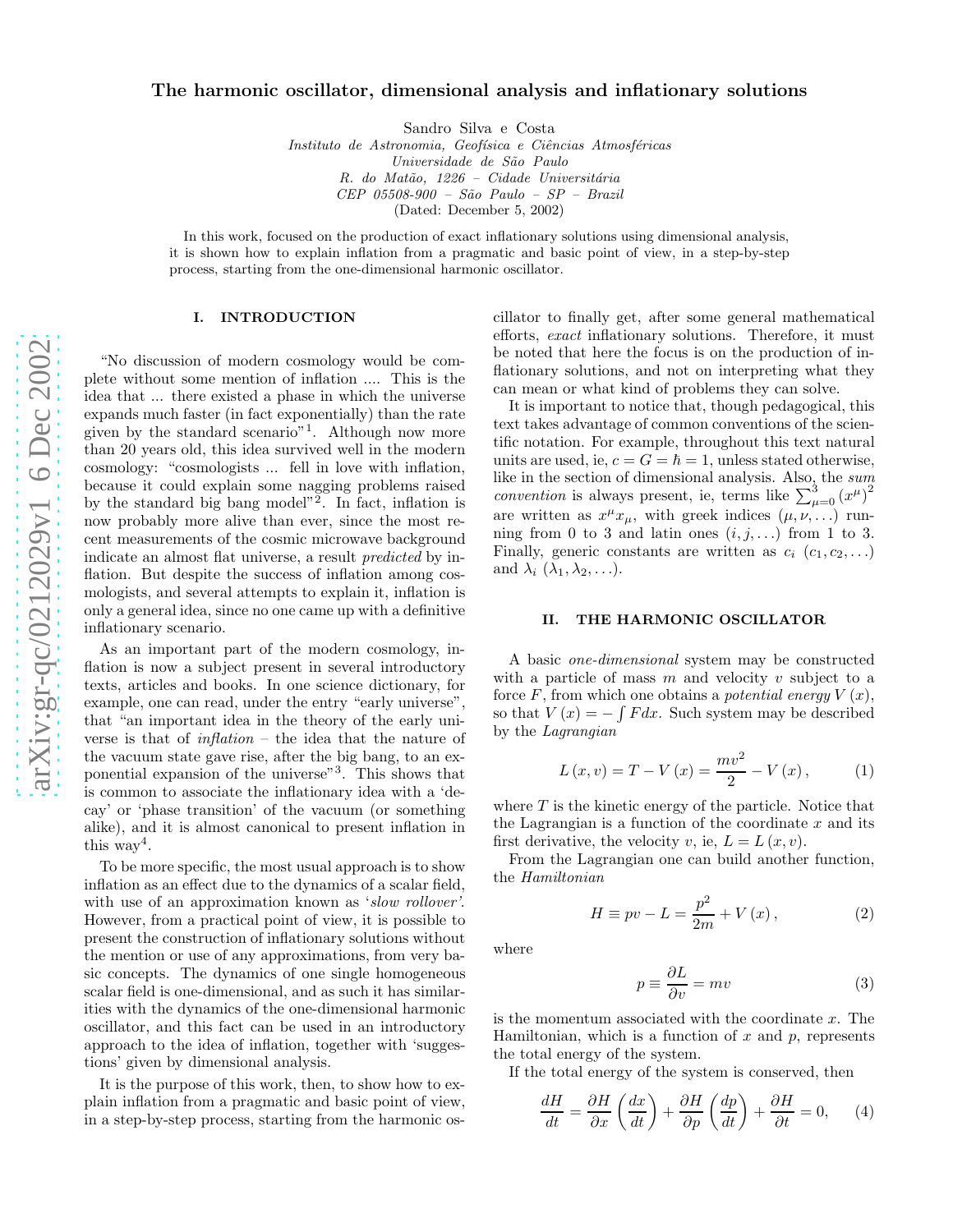$$
\frac{d}{dt}\left(\frac{mv^2}{2} + V\right) = 0,\t\t(5)
$$

from where one gets the equation of movement

$$
m\frac{d^2x}{dt^2} + \frac{dV}{dx} = 0.\t\t(6)
$$

What kind of potential can one have in this equation? Possible answers can be given by dimensional analysis. Noting that

$$
[V] = kg^{1}m^{2}s^{-2}
$$
 (7)

where  $[Q]$  means the dimension of the quantity  $Q$ , and  $kg, m$  and s are the units of mass, distance and time in SI units, respectively, relations like

$$
V = \lambda_1 x^p \tag{8}
$$

are possible only if

$$
[\lambda_1] = [Vx^{-p}] = kg^1 m^{2-p} s^{-2}.
$$
 (9)

Therefore, in this case the system must have some measurable constant  $\lambda_1$  with dimensions given by (9).

"The most important problem in one-dimensional motion ... is the harmonic oscillator"<sup>5</sup> . This system may be represented by a mass fastened to a spring. The spring is characterized by a constant  $k$  which has

$$
[k] = kg^1 s^{-2}, \t\t(10)
$$

so that, for the harmonic oscillator, the correct form of the potential is

$$
V(x) = \lambda_1 x^2 = \mu k x^2, \qquad (11)
$$

where  $\mu$  is a dimensionless constant. Since the spring obeys Hooke's law  $F = -kx$ , then  $\mu = 1/2$ , and the equation of movement for the harmonic oscillator is

$$
m\frac{d^2x}{dt^2} + kx = 0.
$$
 (12)

The one-dimensional harmonic oscillator, which by its simplicity represents a prototype for many onedimensional systems, can be generalized in the context of a field theory in a 4-dimensional – or *covariant* – formalism. Such generalization is the main topic of the next section, where the Lagrangian formulation is also written covariantly.

### III. A GENERALIZED HARMONIC OSCILLATOR

For a covariant generalization of the harmonic oscillator one needs some new concepts, usually presented as a 'preface to curvature'<sup>6</sup>:

- the covariant derivative  $\nabla_{\mu}$ , which substitutes the usual derivative  $\partial_{\mu} \equiv d/dx^{\mu}$ , and related to it by a conexion  $\Gamma^{\alpha}_{\beta\gamma}$ , such that  $(\nabla_{\mu} - \partial_{\mu}) x^{\nu} = \Gamma^{\nu}_{\mu\alpha} x^{\alpha}$ and  $\nabla_{\mu}g_{\alpha\beta}=0;$
- the idea of a Lagrangian density  $\mathcal{L} = \mathcal{L}(x^{\mu}, \nabla_{\mu} \varphi_i),$ which is a *scalar density*<sup>7</sup> of weight  $+1$ , and which depends on the space-time coordinates  $x^{\mu}$  through fields  $\varphi_i(x^{\mu})$  and their gradients  $\nabla_{\mu}\varphi_i(x^{\mu})$ .

Using these concepts, the simplest covariant field generalization of the harmonic oscillator is

$$
\mathcal{L} = \sqrt{-g} \left[ \frac{1}{2} g^{\mu \nu} \nabla_{\mu} \varphi \nabla_{\nu} \varphi - V (\varphi) \right]. \tag{13}
$$

Now, for any infinite system described by a general Lagrangian density  $\mathcal{L}$ , one can write an energy-momentum tensor<sup>8</sup>

$$
T^{\mu\nu} \equiv \frac{1}{\sqrt{-g}} \left[ \pi^{\mu} \nabla^{\nu} \varphi_i - g^{\mu\nu} \mathcal{L} \right], \tag{14}
$$

where

$$
\pi^{\mu} \equiv \frac{\partial \mathcal{L}}{\partial \left(\nabla_{\mu} \varphi\right)},\tag{15}
$$

and from it, by use of the conservation condition

$$
\nabla_{\mu}T^{\mu\nu} = 0,\tag{16}
$$

to obtain the equations of movement – the field equations – of the system.

In the case of the generalized harmonic oscillator the field equation obtained is the Klein-Gordon equation,

$$
\Box \varphi + \frac{dV}{d\varphi} \equiv g^{\mu\nu} \nabla_{\mu} \nabla_{\nu} \varphi + \frac{dV}{d\varphi} = 0, \qquad (17)
$$

where  $\Box$  is the d'Alembertian operator. Notice that both the covariant derivative and the d'Alembertian depend on the metric  $g_{\mu\nu}$ , and that one can write for a scalar, explicitly<sup>9</sup> ,

$$
\Box \varphi = \left[ -g \right]^{-1/2} \partial_{\mu} \left( \sqrt{-g} g^{\mu \nu} \partial_{\nu} \varphi \right). \tag{18}
$$

Everything done in this section has a good analogy with the classical description of the one-dimensional harmonic oscillator of the previous section. For example, the one-dimensional harmonic oscillator has as equation of movement a linear second-order differential equation, while the field equation for the generalized harmonic oscillator is a generalization of this, with the d'Alembertian operator acting as the second-order differential operator. However, the d'Alembertian depends on the metric  $g_{\mu\nu}$ of the spacetime. So, in order to solve the field equation for the generalized harmonic oscillator first one must find how to write it explicitly. This is done in the next section with the geometric formalism of General Relativity.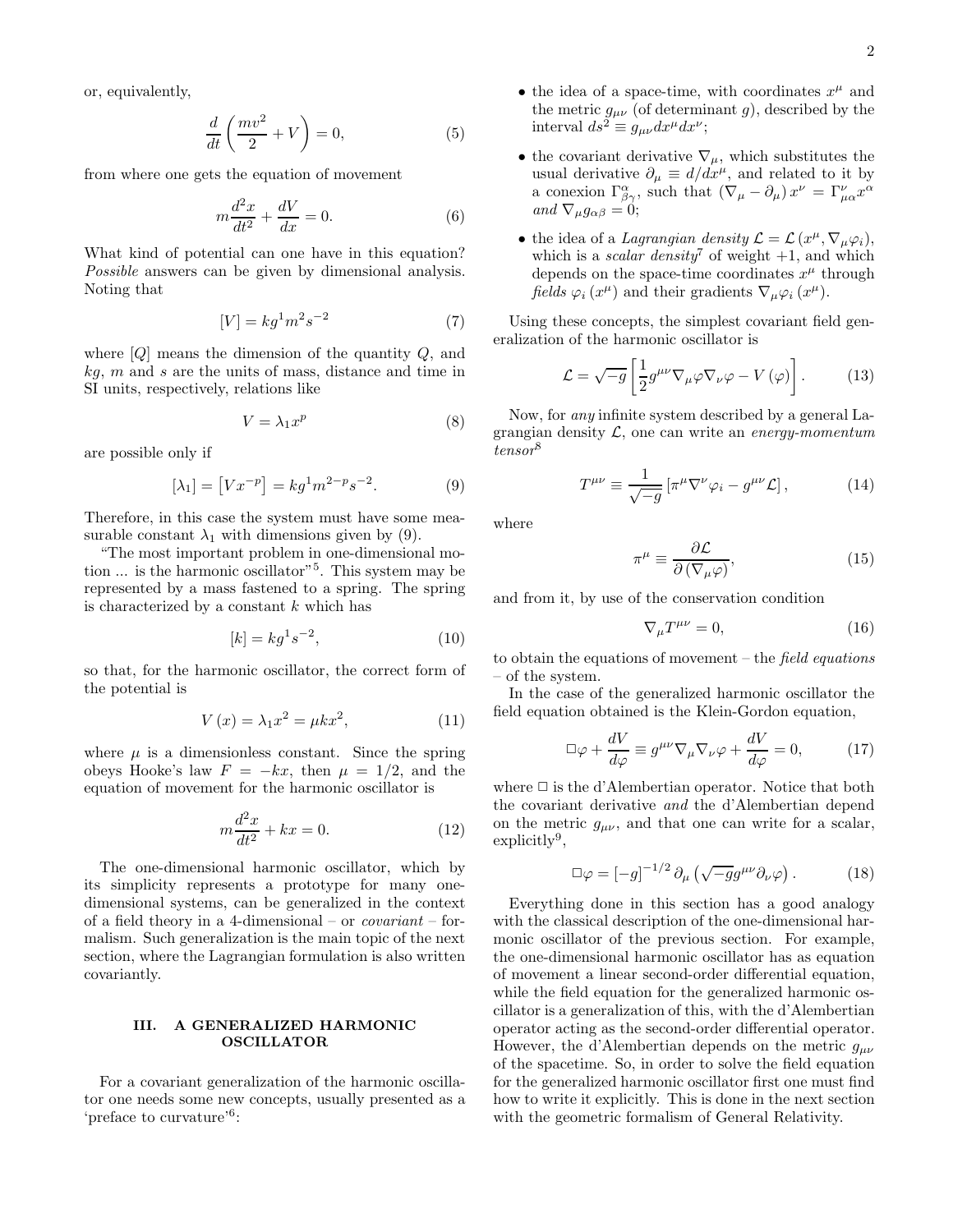### IV. GENERAL RELATIVITY

The relation between the metric of a space-time and its content of matter and energy is given by the Einstein Equations

$$
G_{\mu\nu} \equiv R_{\mu\nu} - \frac{1}{2}g_{\mu\nu}R = 8\pi T_{\mu\nu} + g_{\mu\nu}\Lambda, \qquad (19)
$$

where  $R_{\mu\nu}$ , the Ricci tensor, is a geometrical quantity built with the metric and its derivatives up to second order,  $R \equiv g^{\mu\nu} R_{\mu\nu}$  is the Ricci scalar, and  $\Lambda$  is the cosmological constant. If one wants a very general solution of Einstein Equations, representing an isotropic and homogeneous space-time, it is common to use the metric present in the Friedmann–Lemaître-Robertson-Walker (FLRW) element of line

$$
ds^{2} = dt^{2} - a^{2}(t) \left[ \frac{dr^{2}}{1 - kr^{2}} + r^{2} (d\theta^{2} + \sin^{2} \theta d\phi^{2}) \right],
$$
\n(20)

where  $a(t)$  is the *scale factor*, and where  $k = 0, \pm 1$  is a number, the parameter of curvature. Another important assumption is that the matter content of the universe may be represented by a generic perfect fluid with

$$
T^{\mu\nu} = (\rho + p) u^{\mu} u^{\nu} - p g^{\mu\nu} \tag{21}
$$

as energy-momentum tensor, where  $u^{\mu}$  is the 4-velocity of the fluid,  $\rho$  its energy density and p its pressure. Using these ingredients, one obtains two equations, one relating  $\rho$  and  $a$ ,

$$
\frac{1}{a^2} \left( \frac{da}{dt} \right)^2 + \frac{k}{a^2} = \frac{8\pi}{3} \rho + \frac{\Lambda}{3},
$$
 (22)

known as Friedmann's Equation, and another relating p and a,

$$
\frac{2}{a}\frac{d^2a}{dt^2} + \frac{1}{a^2}\left(\frac{da}{dt}\right)^2 + \frac{k}{a^2} = \Lambda - 8\pi p.
$$
 (23)

It is important to notice that these two equations are not independent, due to the conservation of energy,

$$
d(\rho V) + pdV = 0,\t(24)
$$

which relates the variation of  $\rho$  with p and the variation of the volume V of the fluid.

The important thing to be noticed here is that the metric  $g_{\mu\nu}$  has a time dependence, in the scale factor  $a(t)$ , represented by any of the equations (22) and (23). Therefore, different contents of matter and energy, expressed in  $\rho$  and  $p$ , give birth to different temporal evolutions of the metric. One kind of these possible evolutions received the name of inflation.

#### V. THE FIELD EQUATIONS

The FLRW metric also allows to write explicitly the d'Alembertian, through eq. (18), such that the field equation becomes

$$
\frac{\partial^2 \varphi}{\partial t^2} + \frac{3}{a} \frac{da}{dt} \frac{\partial \varphi}{\partial t} + \frac{1}{a^2} \nabla^2 \varphi + \frac{dV}{d\varphi} = 0, \qquad (25)
$$

where  $\nabla^2$  is the usual three-dimensional Laplacian operator.

Can the energy-momentum tensor of the scalar field, obtained from equations (13) and (14), be compared to the one of a perfect fluid? If one assumes that the field is homogeneous there is no spatial gradients and, therefore, from the component  $T^{00}$ , one gets

$$
\rho = \frac{1}{2} \left( \frac{d\varphi}{dt} \right)^2 + V(\varphi) \tag{26}
$$

and, after this, it becomes clear that

$$
p = \frac{1}{2} \left( \frac{d\varphi}{dt} \right)^2 - V(\varphi). \tag{27}
$$

This gives the equation of state

$$
p = w\rho,\tag{28}
$$

where

$$
w \equiv \left[\frac{1}{2}\left(\frac{d\varphi}{dt}\right)^2 - V(\varphi)\right] \left[\frac{1}{2}\left(\frac{d\varphi}{dt}\right)^2 + V(\varphi)\right]^{-1}.
$$
\n(29)

Using the above results one obtains two independent equations,

$$
\left(\frac{1}{a}\frac{da}{dt}\right)^2 + \frac{k}{a^2} = \frac{8\pi}{3} \left[\frac{1}{2}\left(\frac{d\varphi}{dt}\right)^2 + V(\varphi)\right] + \frac{\Lambda}{3}, \quad (30)
$$

or its equivalent

$$
\frac{2}{a}\frac{d^2a}{dt^2} + \frac{1}{a^2}\left(\frac{da}{dt}\right)^2 + \frac{k}{a^2} = \Lambda - 8\pi \left[\frac{1}{2}\left(\frac{d\varphi}{dt}\right)^2 - V(\varphi)\right],\tag{31}
$$

and

$$
\frac{d^2\varphi}{dt^2} + \frac{3}{a}\frac{da}{dt}\frac{d\varphi}{dt} + \frac{dV}{d\varphi} = 0,
$$
\n(32)

which becomes the equation for the harmonic oscillator if a is constant, or its equivalent

$$
\frac{d}{dt}\left[\frac{1}{2}\left(\frac{d\varphi}{dt}\right)^2 + V\left(\varphi\right)\right] + \frac{3}{a}\frac{da}{dt}\left(\frac{d\varphi}{dt}\right)^2 = 0,\qquad(33)
$$

which is nothing more than the condition for energy conservation, with  $a^3$  assuming the role of the volume.

Unfortunately, the two independent equations obtained contain three unknowns,  $a, \varphi$  and V. Therefore, in order to solve them one needs something else, like simplifying assumptions, or an equation relating V and  $\varphi$ , for example. The most common procedure is to specify some kind of potential,  $V(\varphi)$ , and from it solve the equations for the field and the scale factor. In the next section it is shown that a group of inflationary solutions can be built with relations suggested by dimensional analysis.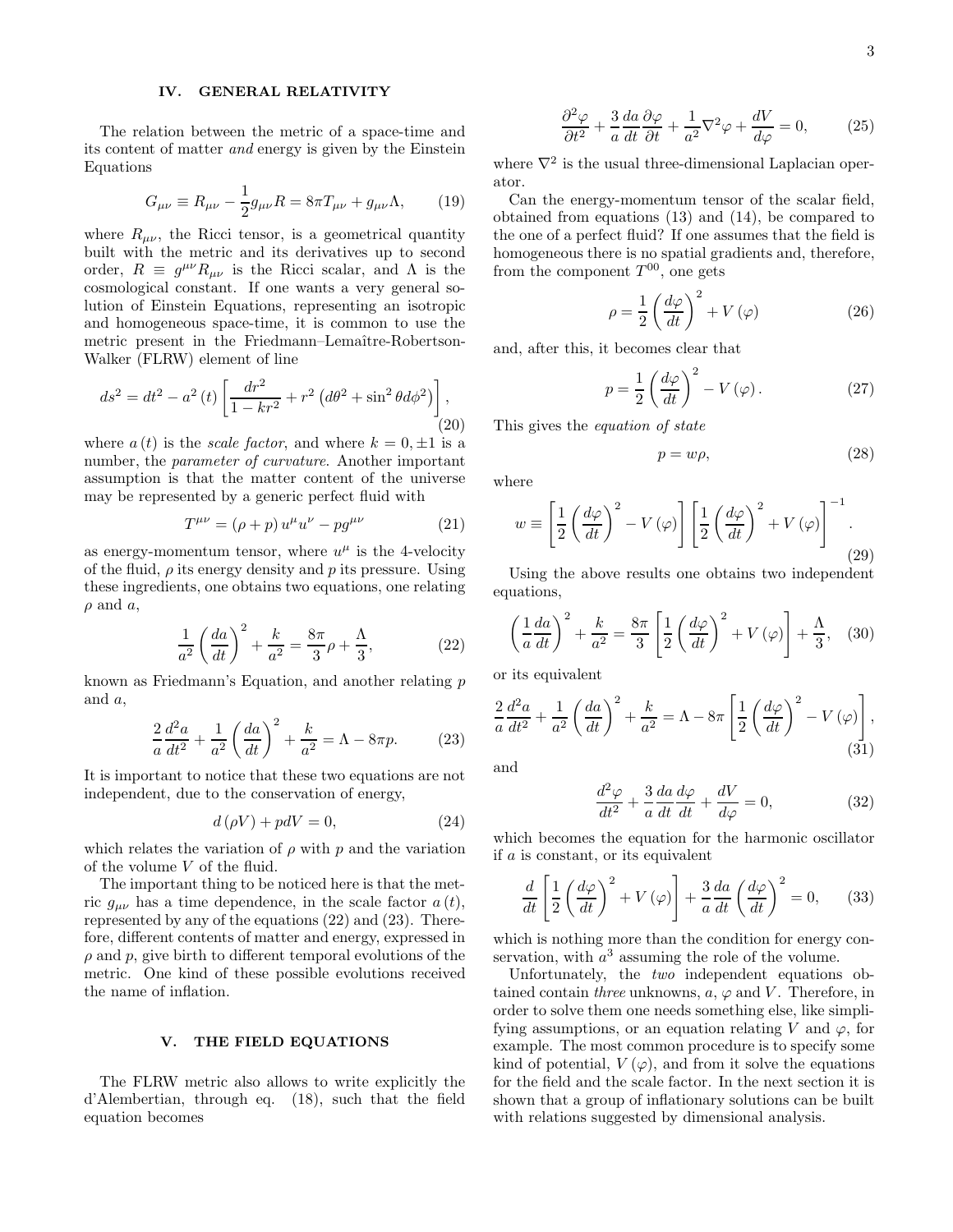## VI. DIMENSIONAL CONSIDERATIONS

A natural choice to solve the system formed by the equations (30) and (32) consists in using as an extra hypothesis some relation between the unknowns a and  $\varphi$ (and their derivatives) suggested by dimensional analysis. As a specific example, one can use only relations where all needed constants are built with a combination of the universal constants  $c$  and  $G$ , both present in General Relativity.

The first step consists in observing that

$$
[G^p c^q] = k g^{-p} m^{3p+q} s^{-2p-q}.
$$
 (34)

Assuming

$$
[a] = m \tag{35}
$$

and

$$
\left[ \left( \frac{d\varphi}{dt} \right)^2 \right] = kg^1 m^{-1} s^{-2}, \tag{36}
$$

one can 'try' relations such as

$$
\left(\frac{d\varphi}{dt}\right)^{2k} = \lambda_1 a^{-\ell},\tag{37}
$$

where

$$
[\lambda_1] = \left[ \left( \frac{d\varphi}{dt} \right)^{2k} a^{\ell} \right] = kg^k m^{-k+\ell} s^{-2k}.
$$
 (38)

Comparing this last result with equation (34) one obtains the system of equations

$$
\begin{cases}\nk = -p \\
-k + \ell = 3p + q \\
-2k = -2p - q\n\end{cases}
$$
\n(39)

which gives  $p = -k$ ,  $q = 4k$  and  $\ell = 2k$ . Choosing  $k = 1/2$  one gets  $[\lambda_1] = [G^{-1/2}c^2]$  and the relation

$$
\frac{d\varphi}{dt} = \lambda_1 a^{-1}.\tag{40}
$$

Substituting this 'ansatz' in (30) and in (33), one obtains a new system formed by the equations

$$
\left(\frac{1}{a}\frac{da}{dt}\right)^2 + \frac{k}{a^2} = \frac{8\pi}{3} \left[\frac{\lambda_1^2}{2a^2} + V(\varphi)\right] + \frac{\Lambda}{3}
$$
 (41)

and

$$
\frac{2\lambda_1^2}{a^3}\frac{da}{dt} + \frac{dV}{dt} = 0.
$$
 (42)

This last equation shows that

$$
V = V_0 + \lambda_1^2 a^{-2}, \tag{43}
$$

with  $V_0$  being a constant, what finally allows one the obtain the solutions

$$
a(t) = \frac{1}{2\alpha} \left[ c_1 e^{\alpha t} + \frac{k - 4\pi\lambda_1^2}{c_1} e^{-\alpha t} \right],\tag{44}
$$

$$
\varphi(t) = \varphi_0 + \frac{\lambda_1}{\left(4\pi\lambda_1^2 - k\right)^{1/2}} \ln\left[\frac{\left(4\pi\lambda_1^2 - k\right)^{1/2} - c_1 e^{\alpha t}}{\left(4\pi\lambda_1^2 - k\right)^{1/2} + c_1 e^{\alpha t}}\right],\tag{45}
$$

and

$$
V(\varphi) = V_0 - \frac{\alpha^2}{k - 4\pi\lambda_1^2} \sinh^2 \left[ \frac{\left(4\pi\lambda_1^2 - k\right)^{1/2}}{\lambda_1} \left(\varphi - \varphi_0\right) \right],\tag{46}
$$

where  $c_1$ ,  $\varphi_0$  and  $3\alpha^2 \equiv 8\pi V_0 + \Lambda$  are constants. Notice that these solutions, which do not always include the initial condition  $a(0) = 0$ , are not valid for the case  $\alpha =$ 0, when one has instead

$$
a(t) = (4\pi\lambda_1^2 - k)^{1/2} t, \qquad (47)
$$

$$
\varphi(t) = \varphi_0 + \lambda_1 \left(4\pi\lambda_1^2 - k\right)^{-1/2} \ln t,\tag{48}
$$

and

$$
V(\varphi) = -\frac{\Lambda}{8\pi} - \frac{\lambda_1^2}{k - 4\pi\lambda_1^2} \exp\left[-2\sqrt{4\pi - \frac{k}{\lambda_1^2}}(\varphi - \varphi_0)\right].
$$
\n(49)

Another possible relation inspired by dimensional analysis is

$$
\left(\frac{d\varphi}{dt}\right)^{2k} = \lambda_2 H^n \equiv \lambda_2 \left(\frac{1}{a}\frac{da}{dt}\right)^n, \qquad (50)
$$

with  $H$  being now the Hubble function, and

$$
[\lambda_2] = \left[ \left( \frac{d\varphi}{dt} \right)^{2k} H^{-n} \right] = kg^k m^{-k} s^{-2k+n}.
$$
 (51)

Using (34) one has, then,  $n = q = -2p = 2k$ . Choosing  $k = 1/2$ ,  $[\lambda_2] = [G^{-1/2}c^1]$  and the *ansatz* now becomes

$$
\frac{d\varphi}{dt} = \lambda_2 \frac{1}{a} \frac{da}{dt} = \lambda_2 \frac{d \ln a}{dt},\tag{52}
$$

or

$$
a = \exp\left(\frac{\varphi - \varphi_0}{\lambda_2}\right),\tag{53}
$$

what substituted in (30) and in (33) yields, for  $k = \Lambda = 0$ ,

$$
a(t) = t^{1/(4\pi\lambda_2^2)},
$$
\n(54)

$$
\varphi(t) = \varphi_0 + \frac{1}{4\pi\lambda_2} \ln t,\tag{55}
$$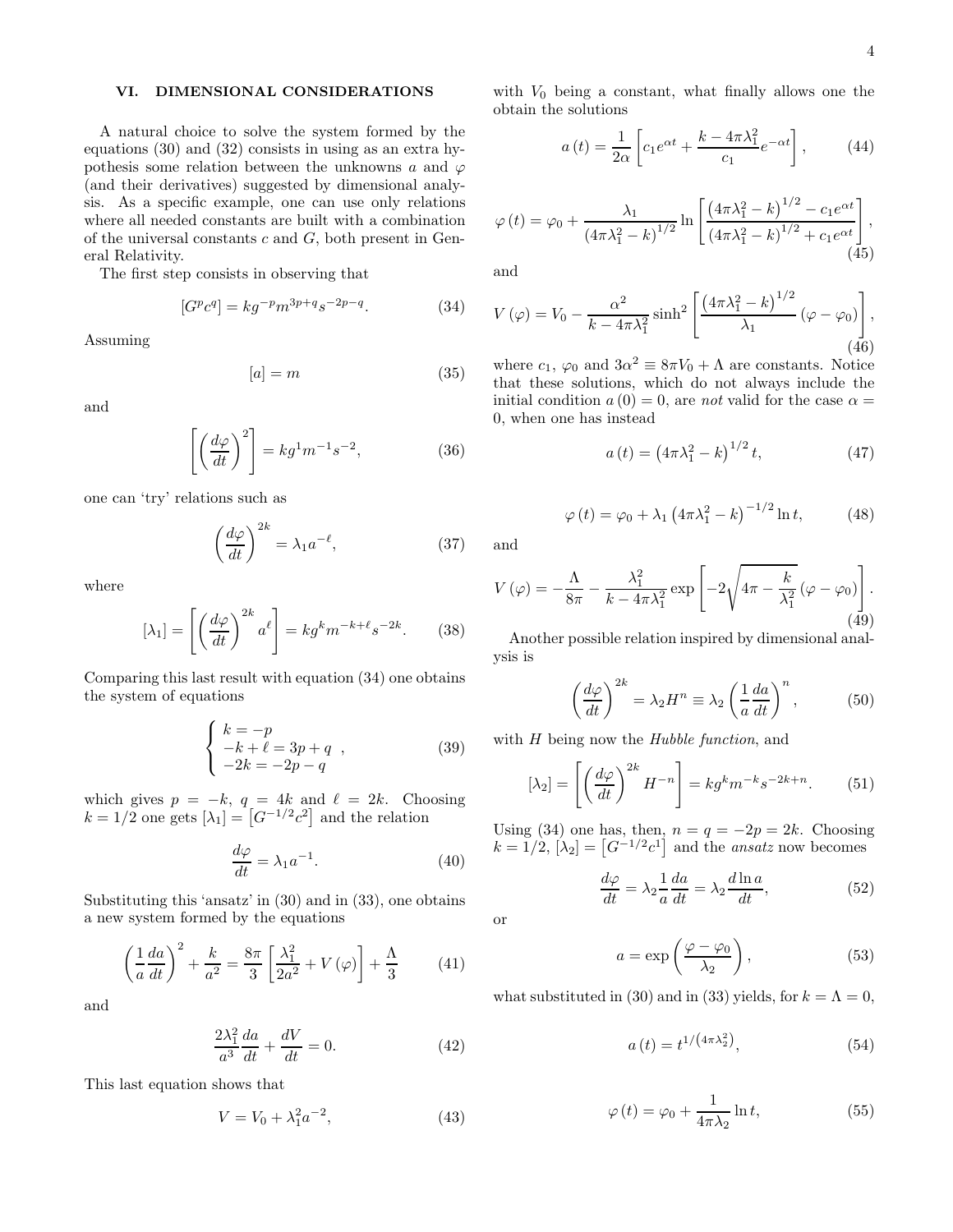and

$$
V(\varphi) = \left(\frac{3}{8\pi\lambda_2^2} - \frac{1}{2}\right) \frac{\exp\left[-8\pi\lambda_2\left(\varphi - \varphi_0\right)\right]}{16\pi^2\lambda_2^2},\qquad(56)
$$

where  $\varphi_0$  is a constant.

A last example is given by the relation

$$
\left(\frac{d\varphi}{dt}\right)^{2k} = \lambda_3 \left(\frac{dH}{dt}\right)^j,\tag{57}
$$

where

$$
[\lambda_3] = \left[ \left( \frac{d\varphi}{dt} \right)^{2k} \left( \frac{dH}{dt} \right)^{-j} \right] = kg^k m^{-k} s^{-2k+2j}.
$$
 (58)

Now, the indices are such that  $2j = q = -2p = 2k$ , and choosing  $k = 1$  one gets  $[\lambda_3] = [\tilde{G}^{-1} c^2]$  and the relation

$$
\left(\frac{d\varphi}{dt}\right)^2 = \lambda_3 \frac{dH}{dt},\tag{59}
$$

with the solutions

$$
a(t) = \frac{1}{2\beta} \left[ c_2 e^{\beta t} + \frac{1}{c_2} \left( \frac{k}{1 + 4\pi\lambda_3} \right) e^{-\beta t} \right],\qquad(60)
$$

$$
\varphi(t) = \varphi_0 + \sqrt{-\lambda_3} \ln \left[ \frac{k^{1/2} (1 + 4\pi\lambda_3)^{-1/2} - c_2 e^{\alpha t}}{k^{1/2} (1 + 4\pi\lambda_3)^{-1/2} + c_2 e^{\alpha t}} \right],
$$
\n(61)

and

$$
V(\varphi) = V_0 - \lambda_3 \beta^2 \left( \frac{1}{2} + \cosh^2 \frac{\varphi - \varphi_0}{\sqrt{-\lambda_3}} \right), \quad (62)
$$

where  $c_2$ ,  $V_0$  and  $\varphi_0$  are constants, and  $3\beta^2 \equiv$  $(8\pi V_0 + \Lambda) (1 + 4\pi \lambda_3)^{-1}$ . These solutions, which do not always include the initial condition  $a(0) = 0$ , are valid for  $\beta \neq 0$ . When  $\beta = 0$  one has instead

$$
a(t) = k^{1/2} (1 + 4\pi\lambda_3)^{-1/2} t, \qquad (63)
$$

$$
\varphi(t) = \varphi_0 + \sqrt{-\lambda_3} \ln t,\tag{64}
$$

and

$$
V(\varphi) = -\frac{\Lambda}{8\pi} - \lambda_3 \exp\left[-2\frac{(\varphi - \varphi_0)}{\sqrt{-\lambda_3}}\right].
$$
 (65)

It is interesting to notice that a relation like

$$
\left(\frac{d\varphi}{dt}\right)^{2k} = \lambda_4 \left(\frac{da}{dt}\right)^q \tag{66}
$$

is not valid if one wants  $\lambda_4$  a constant with dimension equal to the dimension of a combination of only  $c$  and  $G$ .

To finish this section it is important to remark that the solutions obtained above, all of them generalizations of solutions presented before in the literature<sup>10</sup>, are only of two kinds with relation to the behaviour of the scale factor  $a$ : a power function of  $t$  and a combination of exponentials of t. In the next section it will be discussed if such kinds of solutions are inflationary solutions.

#### VII. INFLATION

The inflationary epoch of the universe is usually seen as the age where the universe inflated very fast, in an exponential way. However, this 'definition' of inflation can be widened: one can say that "inflation is defined as an epoch in the history of the universe during which the cosmic expansion is accelerated"<sup>11</sup>. This means that a solution of Friedmann's equation for the scale factor  $a(t)$ can be seen as an inflationary solution if it is an expanding solution and its second time derivative is positive,

$$
\frac{d^2a}{dt^2} > 0.\t\t(67)
$$

However, combining (22) and (23), one can see that

$$
\frac{d^2a}{dt^2} = \frac{a}{3} \left[ \Lambda - 4\pi \left( \rho + 3p \right) \right],\tag{68}
$$

so that, considering only solutions and times where  $a \geq 0$ , the condition for inflation becomes equivalent to have

$$
\Lambda > 4\pi \left( \rho + 3p \right). \tag{69}
$$

Defining a new density  $\rho_{\Lambda}$  such that  $8\pi\rho_{\Lambda} \equiv \Lambda$  and assuming the equation of state  $p = w\rho$  this relation is written as

$$
\frac{\rho_{\Lambda}}{\rho} > \frac{1+3w}{2}.
$$
\n(70)

For ordinary matter ('dust')  $w = 0$ , while for radiation  $w = 1/3$ . If, however,  $\Lambda = 0$  then one must necessarily have  $w < -1/3$ .

The solutions presented in the previous section are of two kinds: a power function of  $t$ , where

$$
a(t) = c_1 t^{\lambda} \Rightarrow \frac{d^2 a}{dt^2} = \frac{\lambda (\lambda - 1)}{t^2} a(t) , \qquad (71)
$$

and a combination of exponentials of  $t$ , with

$$
a(t) = c_2 e^{\lambda t} + c_3 e^{-\lambda t} \Rightarrow \frac{d^2 a}{dt^2} = \lambda^2 a(t).
$$
 (72)

Clearly, such solutions obey the condition for inflation with two restrictions:  $\lambda > 1$ , in the power function case, and  $\lambda^2 > 0$ , in the exponential case. Therefore, from all solutions presented here, in this section, only the ones given by equations (47) and (63) can not be considered inflationary, while the solution given by eq. (44) is inflationary for  $\Lambda > -8\pi V_0$ , the one given by eq. (54) is inflationary for  $1 > 4\pi\lambda_2^2$ , and the one given by (60) is inflationary wherever  $(8\pi V_0 + \Lambda) (1 + 4\pi\lambda_3)^{-1} > 0$ .

### VIII. FINAL REMARKS

The purpose of this work was to show, using as example the 'idea' of inflation, that even very basic concepts, such